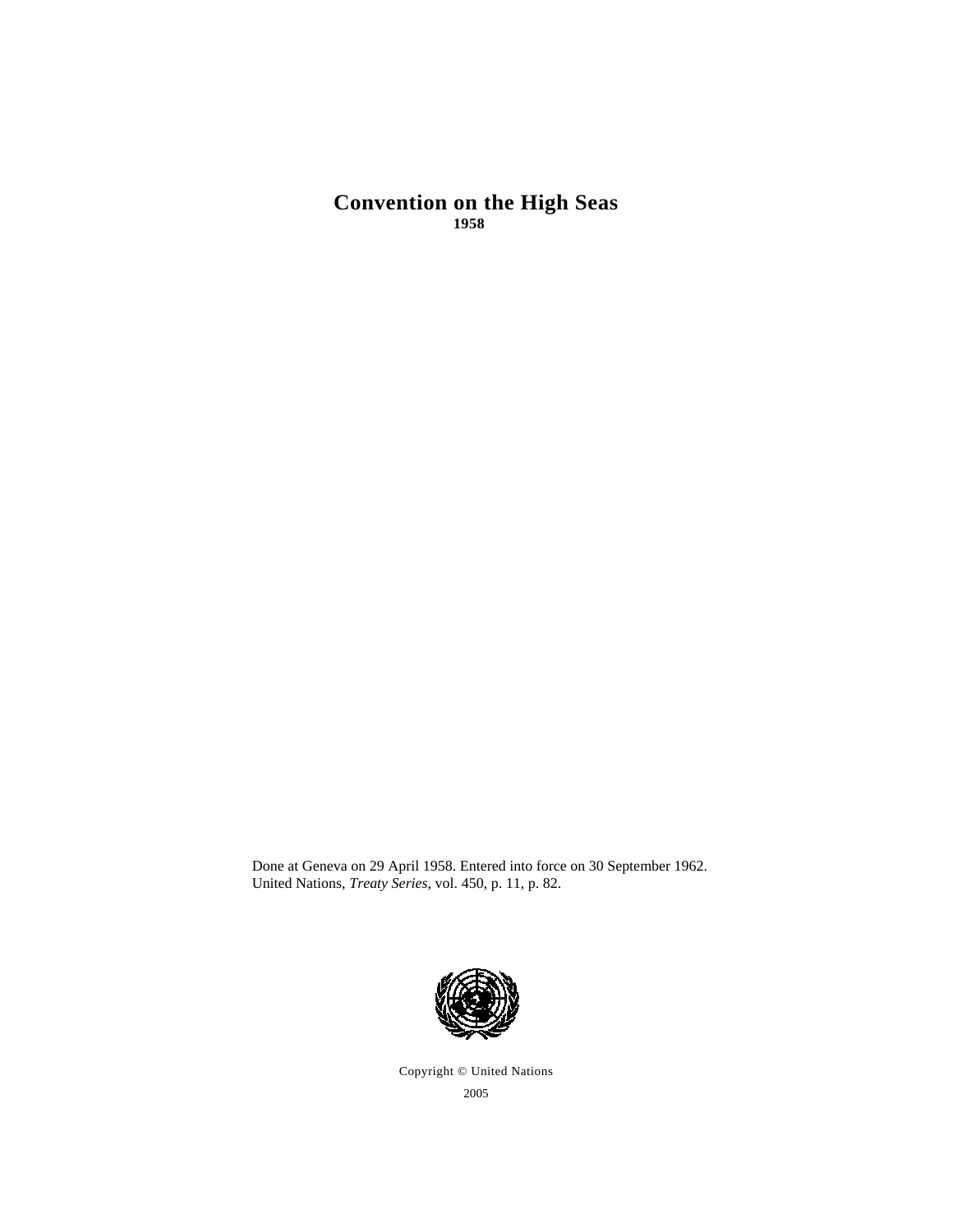# **Convention on the High Seas Done at Geneva on 29 April 1958**

*The States Parties to this Convention*,

*Desiring* to codify the rules of international law relating to the high seas,

*Recognizing* that the United Nations Conference on the Law of the Sea, held at Geneva from 24 February to 27 April 1958, adopted the following provisions as generally declaratory of established principles of international law,

*Have agreed* as follows:

#### *Article 1*

The term "high seas" means all parts of the sea that are not included in the territorial sea or in the internal waters of a State.

### *Article 2*

The high seas being open to all nations, no State may validly purport to subject any part of them to its sovereignty. Freedom of the high seas is exercised under the conditions laid down by these articles and by the other rules of international law. It comprises, inter alia, both for coastal and non-coastal States:

- (1) Freedom of navigation;
- (2) Freedom of fishing;
- (3) Freedom to lay submarine cables and pipelines;
- (4) Freedom to fly over the high seas.

These freedoms, and others which are recognized by the general principles of international law, shall be exercised by all States with reasonable regard to the interests of other States in their exercise of the freedom of the high seas.

#### *Article 3*

1. In order to enjoy the freedom of the seas on equal terms with coastal States, States having no sea coast should have free access to the sea. To this end States situated between the sea and a State having no sea coast shall by common agreement with the latter, and in conformity with existing international conventions, accord:

(*a*) To the State having no sea coast, on a basis of reciprocity, free transit through their territory; and

(*b*) To ships flying the flag of that State treatment equal to that accorded to their own ships, or to the ships of any other States, as regards access to seaports and the use of such ports.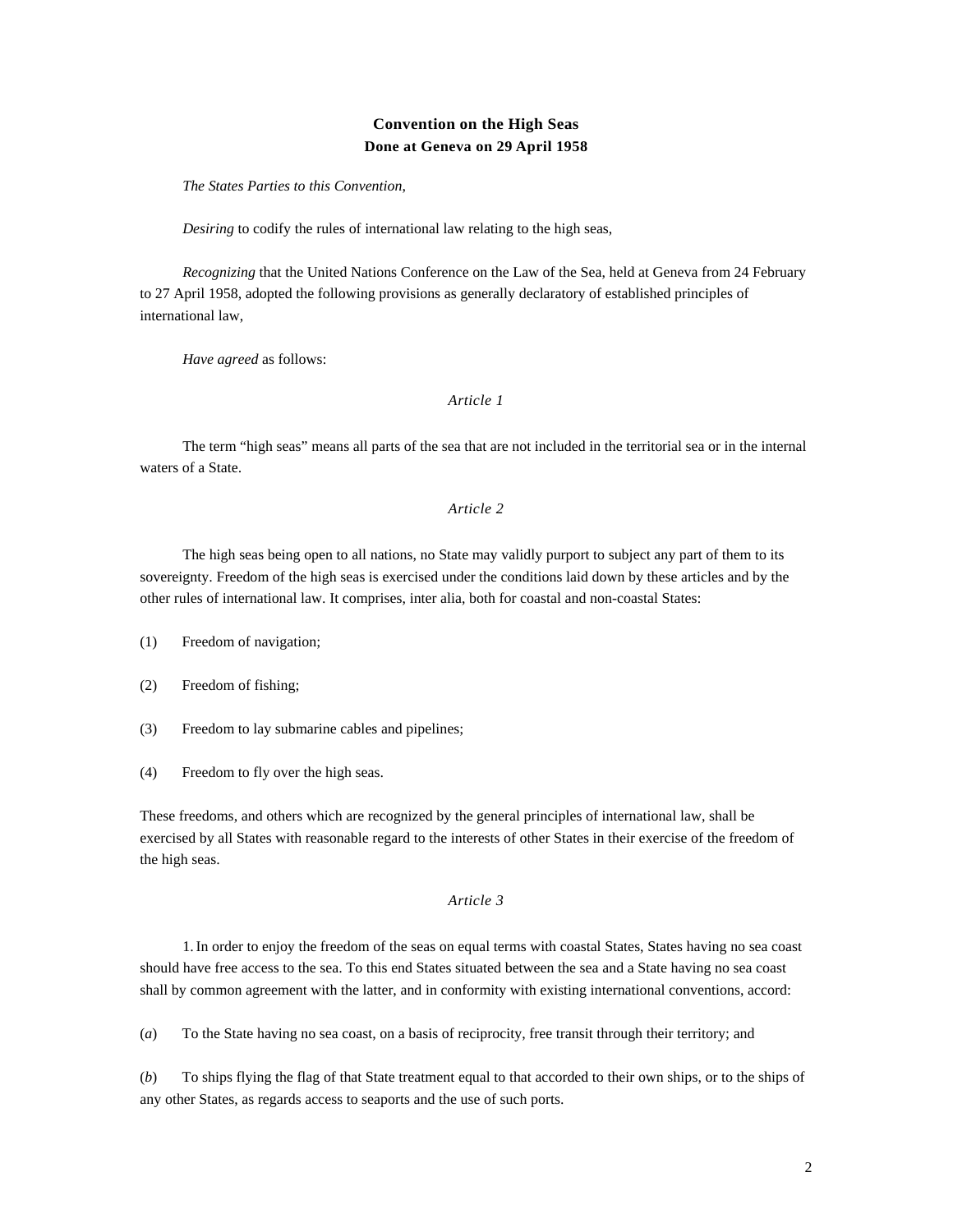2. States situated between the sea and a State having no sea coast shall settle, by mutual agreement with the latter, and taking into account the rights of the coastal State or State of transit and the special conditions of the State having no sea coast, all matters relating to freedom of transit and equal treatment in ports, in case such States are not already parties to existing international conventions.

# *Article 4*

Every State, whether coastal or not, has the right to sail ships under its flag on the high seas.

# *Article 5*

1. Each State shall fix the conditions for the grant of its nationality to ships, for the registration of ships in its territory, and for the right to fly its flag. Ships have the nationality of the State whose flag they are entitled to fly. There must exist a genuine link between the State and the ship; in particular, the State must effectively exercise its jurisdiction and control in administrative, technical and social matters over ships flying its flag.

2. Each State shall issue to ships to which it has granted the right to fly its flag documents to that effect.

# *Article 6*

1. Ships shall sail under the flag of one State only and, save in exceptional cases expressly provided for in international treaties or in these articles, shall be subject to its exclusive jurisdiction on the high seas. A ship may not change its flag during a voyage or while in a port of call, save in the case of a real transfer of ownership or change of registry.

2. A ship which sails under the flags of two or more States, using them according to convenience, may not claim any of the nationalities in question with respect to any other State, and may be assimilated to a ship without nationality.

# *Article 7*

The provisions of the preceding articles do not prejudice the question of ships employed on the official service of an intergovernmental organization flying the flag of the organization.

#### *Article 8*

1. Warships on the high seas have complete immunity from the jurisdiction of any State other than the flag State.

2. For the purposes of these articles, the term "warship" means a ship belonging to the naval forces of a State and bearing the external marks distinguishing warships of its nationality, under the command of an officer duly commissioned by the government and whose name appears in the Navy List, and manned by a crew who are under regular naval discipline.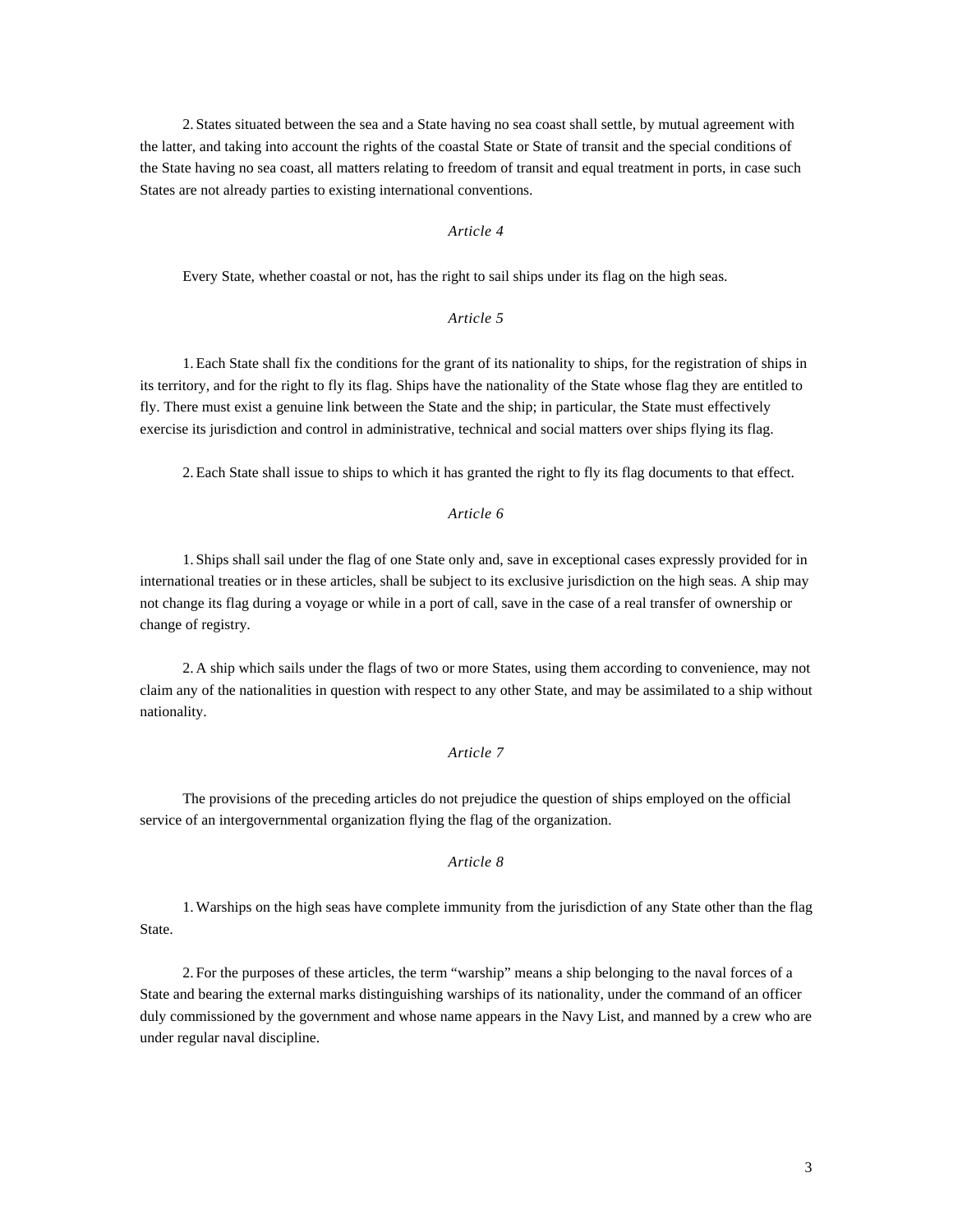Ships owned or operated by a State and used only on government non-commercial service shall, on the high seas, have complete immunity from the jurisdiction of any State other than the flag State.

#### *Article 10*

1. Every State shall take such measures for ships under its flag as are necessary to ensure safety at sea with regard, inter alia, to:

(*a*) The use of signals, the maintenance of communications and the prevention of collisions;

(*b*) The manning of ships and labour conditions for crews taking into account the applicable international labour instruments;

(*c*) The construction, equipment and seaworthiness of ships.

2. In taking such measures each State is required to conform to generally accepted international standards and to take any steps which may be necessary to ensure their observance.

## *Article 11*

1. In the event of a collision or of any other incident of navigation concerning a ship on the high seas, involving the penal or disciplinary responsibility of the master or of any other person in the service of the ship, no penal or disciplinary proceedings may be instituted against such persons except before the judicial or administrative authorities either of the flag State or of the State of which such person is a national.

2. In disciplinary matters, the State which has issued a master's certificate or a certificate of competence or licence shall alone be competent, after due legal process, to pronounce the withdrawal of such certificates, even if the holder is not a national of the State which issued them.

3. No arrest or detention of the ship, even as a measure of investigation, shall be ordered by any authorities other than those of the flag State.

## *Article 12*

1. Every State shall require the master of a ship sailing under its flag, insofar as he can do so without serious danger to the ship, the crew or the passengers:

(*a*) To render assistance to any person found at sea in danger of being lost;

(*b*) To proceed with all possible speed to the rescue of persons in distress if informed of their need of assistance, insofar as such action may reasonably be expected of him;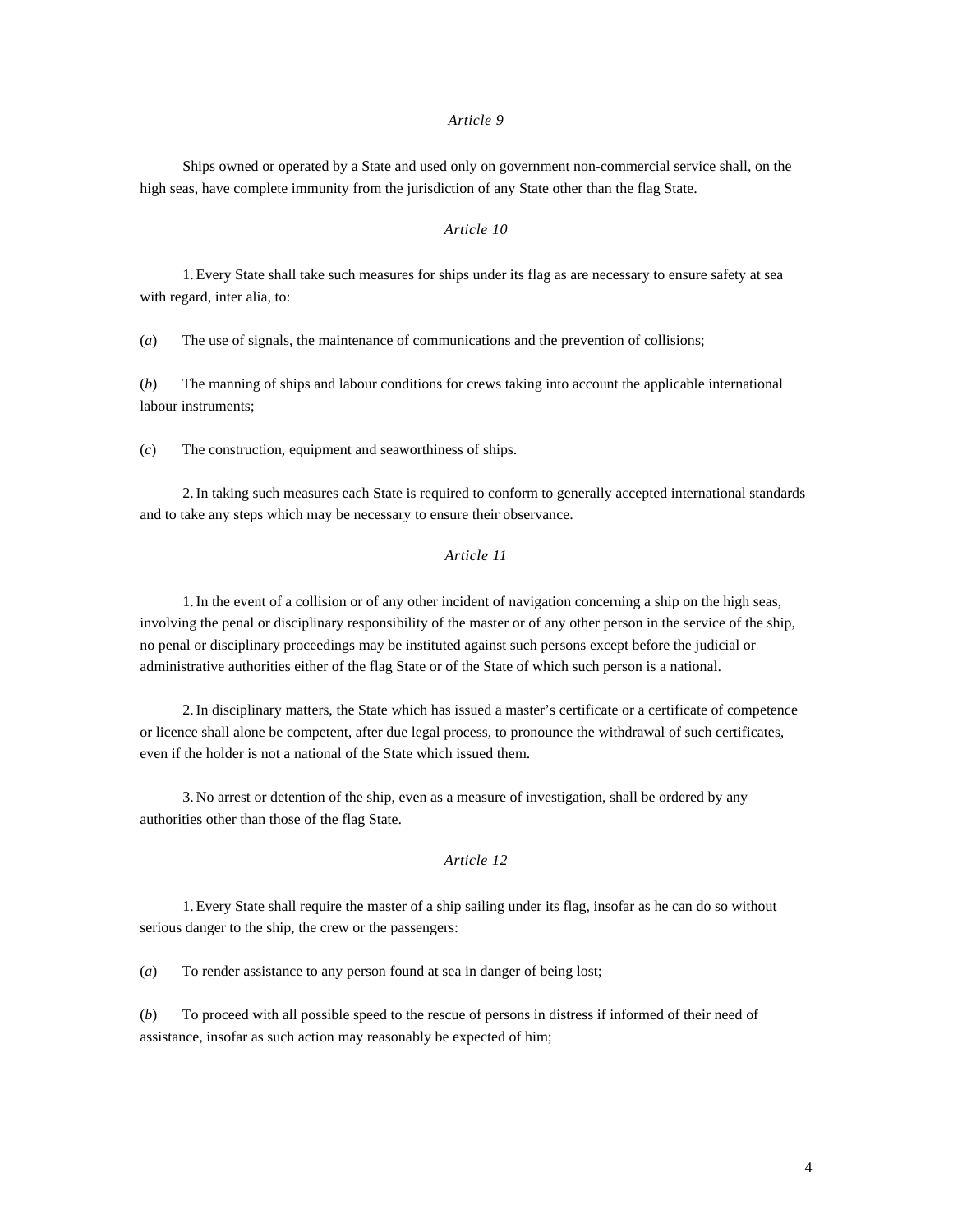(*c*) After a collision, to render assistance to the other ship, her crew and her passengers and, where possible, to inform the other ship of the name of his own ship, her port of registry and the nearest port at which she will call.

2. Every coastal State shall promote the establishment and maintenance of an adequate and effective search and rescue service regarding safety on and over the sea and — where circumstances so require — by way of mutual regional arrangements cooperate with neighbouring States for this purpose.

# *Article 13*

Every State shall adopt effective measures to prevent and punish the transport of slaves in ships authorized to fly its flag, and to prevent the unlawful use of its flag for that purpose. Any slave taking refuge on board any ship, whatever its flag, shall *ipso facto* be free.

### *Article 14*

All States shall cooperate to the fullest possible extent in the repression of piracy on the high seas or in any other place outside the jurisdiction of any State.

## *Article 15*

Piracy consists of any of the following acts:

(1) Any illegal acts of violence, detention or any act of depredation, committed for private ends by the crew or the passengers of a private ship or a private aircraft, and directed:

(*a*) On the high seas, against another ship or aircraft, or against persons or property on board such ship or aircraft;

(*b*) Against a ship, aircraft, persons or property in a place outside the jurisdiction of any State;

(2) Any act of voluntary participation in the operation of a ship or of an aircraft with knowledge of facts making it a pirate ship or aircraft;

(3) Any act of inciting or of intentionally facilitating an act described in subparagraph 1 or subparagraph 2 of this article.

# *Article 16*

The acts of piracy, as defined in article 15, committed by a warship, government ship or government aircraft whose crew has mutinied and taken control of the ship or aircraft are assimilated to acts committed by a private ship.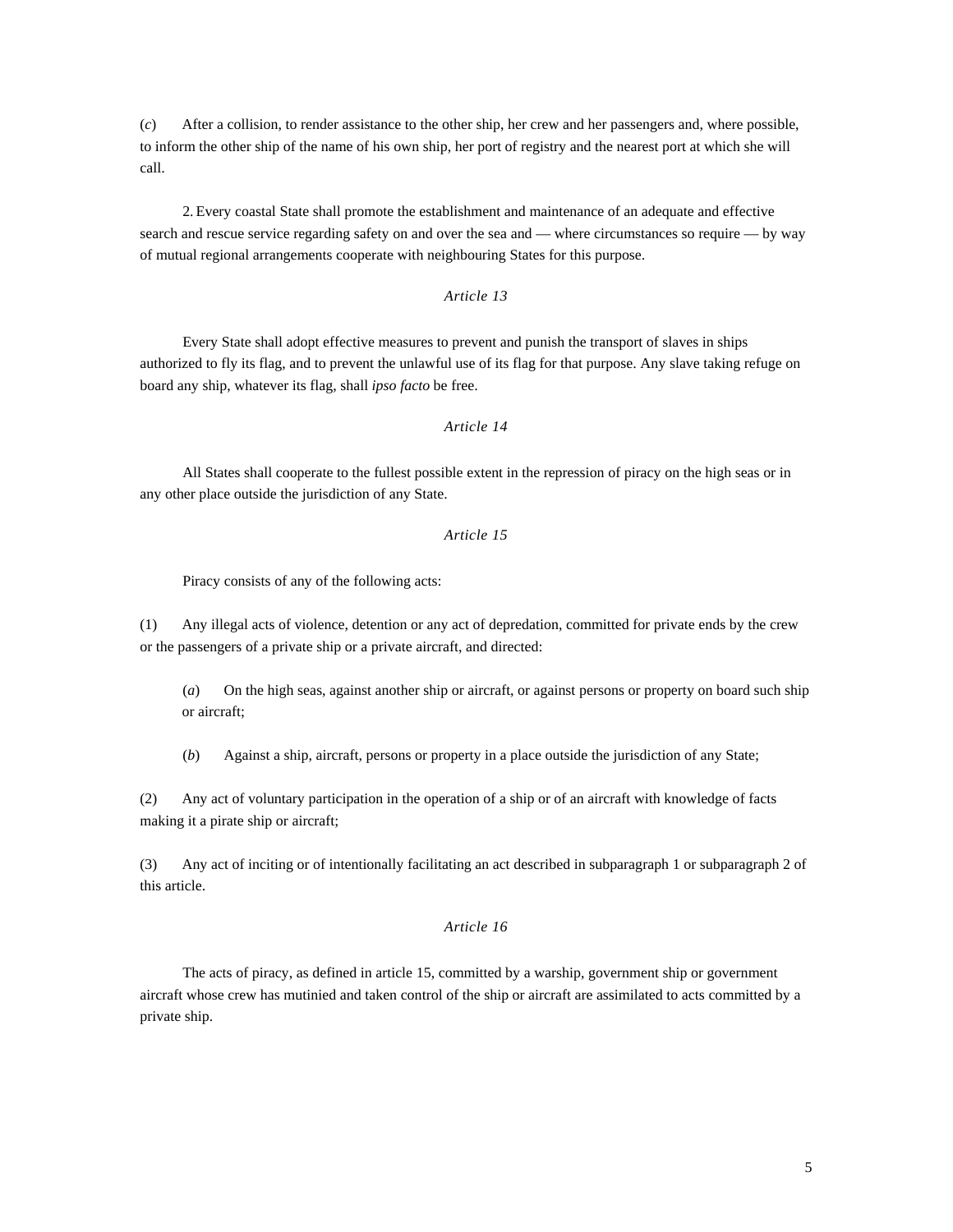A ship or aircraft is considered a pirate ship or aircraft if it is intended by the persons in dominant control to be used for the purpose of committing one of the acts referred to in article 15. The same applies if the ship or aircraft has been used to commit any such act, so long as it remains under the control of the persons guilty of that act.

# *Article 18*

A ship or aircraft may retain its nationality although it has become a pirate ship or aircraft. The retention or loss of nationality is determined by the law of the State from which such nationality was derived.

### *Article 19*

On the high seas, or in any other place outside the jurisdiction of any State, every State may seize a pirate ship or aircraft, or a ship taken by piracy and under the control of pirates, and arrest the persons and seize the property on board. The courts of the State which carried out the seizure may decide upon the penalties to be imposed, and may also determine the action to be taken with regard to the ships, aircraft or property, subject to the rights of third parties acting in good faith.

## *Article 20*

Where the seizure of a ship or aircraft on suspicion of piracy has been effected without adequate grounds, the State making the seizure shall be liable to the State the nationality of which is possessed by the ship or aircraft, for any loss or damage caused by the seizure.

# *Article 21*

A seizure on account of piracy may only be carried out by warships or military aircraft, or other ships or aircraft on government service authorized to that effect.

# *Article 22*

1. Except where acts of interference derive from powers conferred by treaty, a warship which encounters a foreign merchant ship on the high seas is not justified in boarding her unless there is reasonable ground for suspecting:

(*a*) That the ship is engaged in piracy; or

(*b*) That the ship is engaged in the slave trade; or

(*c*) That though flying a foreign flag or refusing to show its flag, the ship is, in reality, of the same nationality as the warship.

2. In the cases provided for in subparagraphs (*a*), (*b*) and (*c*) above, the warship may proceed to verify the ship's right to fly its flag. To this end, it may send a boat under the command of an officer to the suspected ship.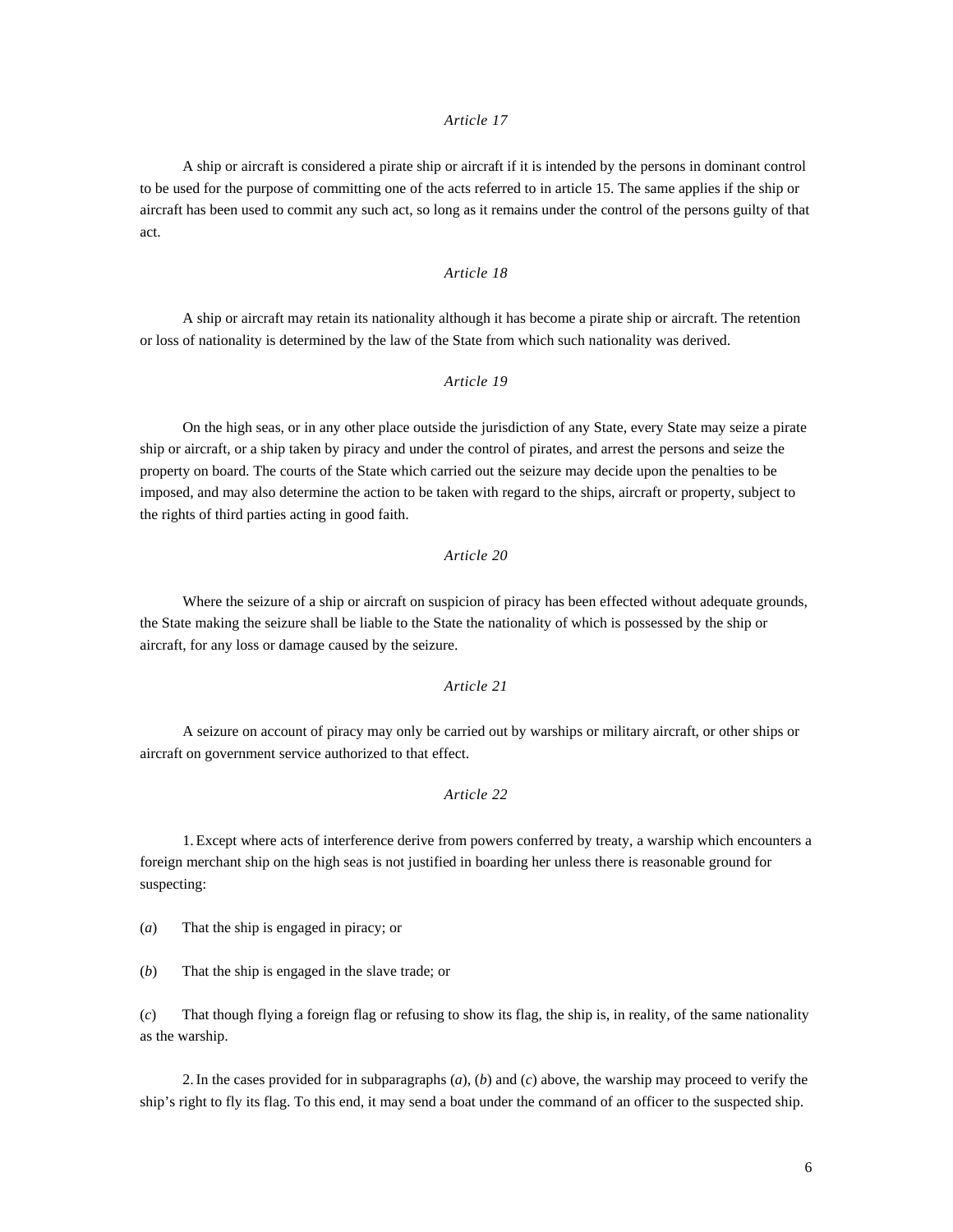If suspicion remains after the documents have been checked, it may proceed to a further examination on board the ship, which must be carried out with all possible consideration.

3. If the suspicions prove to be unfounded, and provided that the ship boarded has not committed any act justifying them, it shall be compensated for any loss or damage that may have been sustained.

#### *Arti*c*le 23*

1. The hot pursuit of a foreign ship may be undertaken when the competent authorities of the coastal State have good reason to believe that the ship has violated the laws and regulations of that State. Such pursuit must be commenced when the foreign ship or one of its boats is within the internal waters or the territorial sea or the contiguous zone of the pursuing State, and may only be continued outside the territorial sea or the contiguous zone if the pursuit has not been interrupted. It is not necessary that, at the time when the foreign ship within the territorial sea or the contiguous zone receives the order to stop, the ship giving the order should likewise be within the territorial sea or the contiguous zone. If the foreign ship is within a contiguous zone, as defined in article 24 of the Convention on the Territorial Sea and the Contiguous Zone, the pursuit may only be undertaken if there has been a violation of the rights for the protection of which the zone was established.

2. The right of hot pursuit ceases as soon as the ship pursued enters the territorial sea of its own country or of a third State.

3. Hot pursuit is not deemed to have begun unless the pursuing ship has satisfied itself by such practicable means as may be available that the ship pursued or one of its boats or other craft working as a team and using the ship as a mother ship are within the limits of the territorial sea, or as the case may be within the contiguous zone. The pursuit may only be commenced after a visual or auditory signal to stop has been given at a distance which enables it to be seen or heard by the foreign ship.

4. The right of hot pursuit may be exercised only by warships or military aircraft, or other ships or aircraft on government service specially authorized to that effect.

5. Where hot pursuit is effected by an aircraft:

(*a*) The provisions of paragraphs 1 to 3 of this article shall apply mutatis mutandis;

(*b*) The aircraft giving the order to stop must itself actively pursue the ship until a ship or aircraft of the coastal State, summoned by the aircraft, arrives to take over the pursuit, unless the aircraft is itself able to arrest the ship. It does not suffice to justify an arrest on the high seas that the ship was merely sighted by the aircraft as an offender or suspected offender, if it was not both ordered to stop and pursued by the aircraft itself or other aircraft or ships which continue the pursuit without interruption.

6. The release of a ship arrested within the jurisdiction of a State and escorted to a port of that State for the purposes of an enquiry before the competent authorities may not be claimed solely on the ground that the ship, in the course of its voyage, was escorted across a portion of the high seas, if the circumstances rendered this necessary.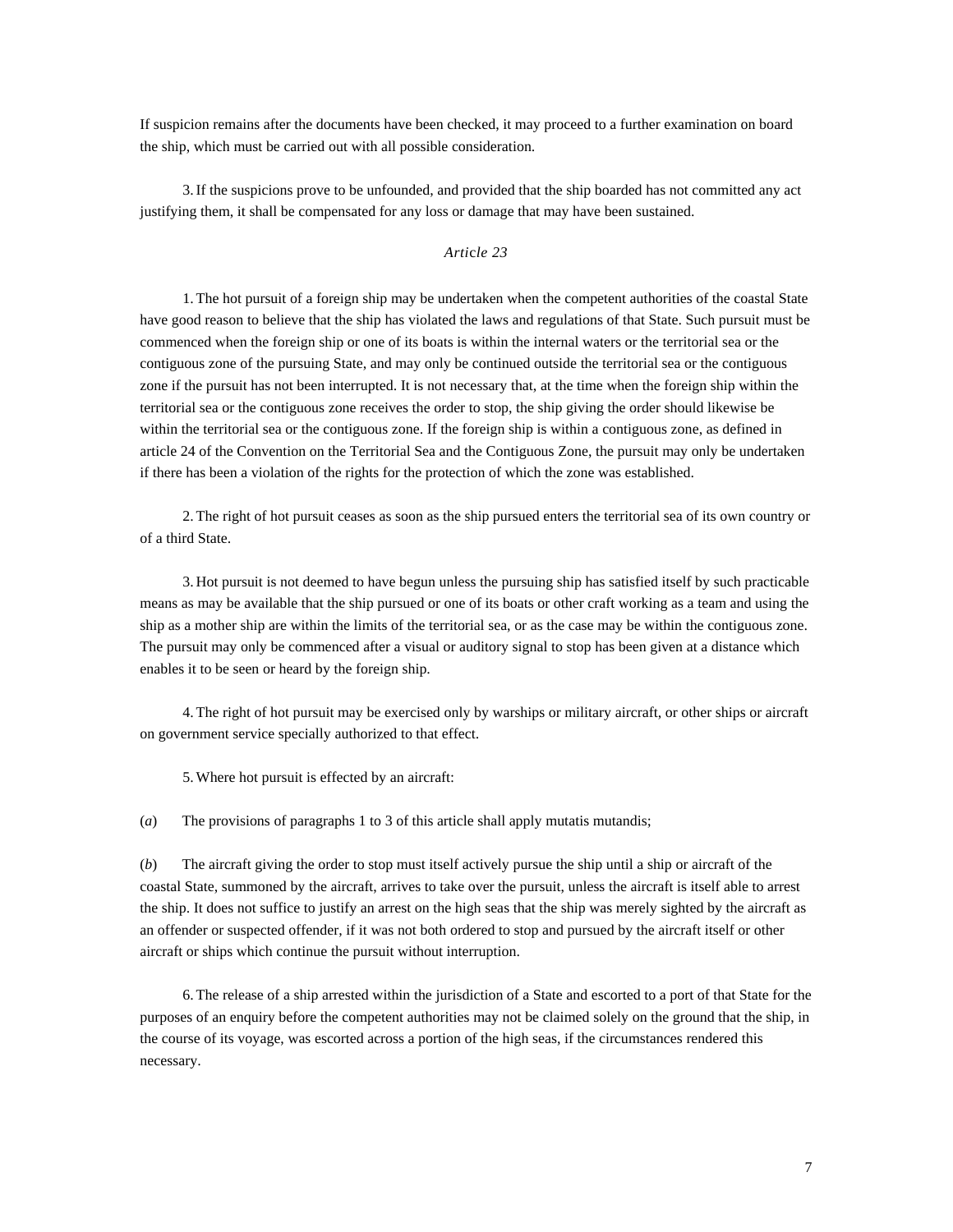7. Where a ship has been stopped or arrested on the high seas in circumstances which do not justify the exercise of the right of hot pursuit, it shall be compensated for any loss or damage that may have been thereby sustained.

# *Article 24*

Every State shall draw up regulations to prevent pollution of the seas by the discharge of oil from ships or pipelines or resulting from the exploitation and exploration of the seabed and its subsoil, taking account of existing treaty provisions on the subject.

### *Article 25*

1. Every State shall take measures to prevent pollution of the seas from the dumping of radioactive waste, taking into account any standards and regulations which may be formulated by the competent international organizations.

2. All States shall cooperate with the competent international organizations in taking measures for the prevention of pollution of the seas or air space above, resulting from any activities with radioactive materials or other harmful agents.

### *Article 26*

1. All States shall be entitled to lay submarine cables and pipelines on the bed of the high seas.

2. Subject to its right to take reasonable measures for the exploration of the continental shelf and the exploitation of its natural resources, the coastal State may not impede the laying or maintenance of such cables or pipelines.

3. When laying such cables or pipelines the State in question shall pay due regard to cables or pipelines already in position on the seabed. In particular, possibilities of repairing existing cables or pipelines shall not be prejudiced.

#### *Article 27*

Every State shall take the necessary legislative measures to provide that the breaking or injury by a ship flying its flag or by a person subject to its jurisdiction of a submarine cable beneath the high seas done wilfully or through culpable negligence, in such a manner as to be liable to interrupt or obstruct telegraphic or telephonic communications, and similarly the breaking or injury of a submarine pipeline or high-voltage power cable shall be a punishable offence. This provision shall not apply to any break or injury caused by persons who acted merely with the legitimate object of saving their lives or their ships, after having taken all necessary precautions to avoid such break or injury.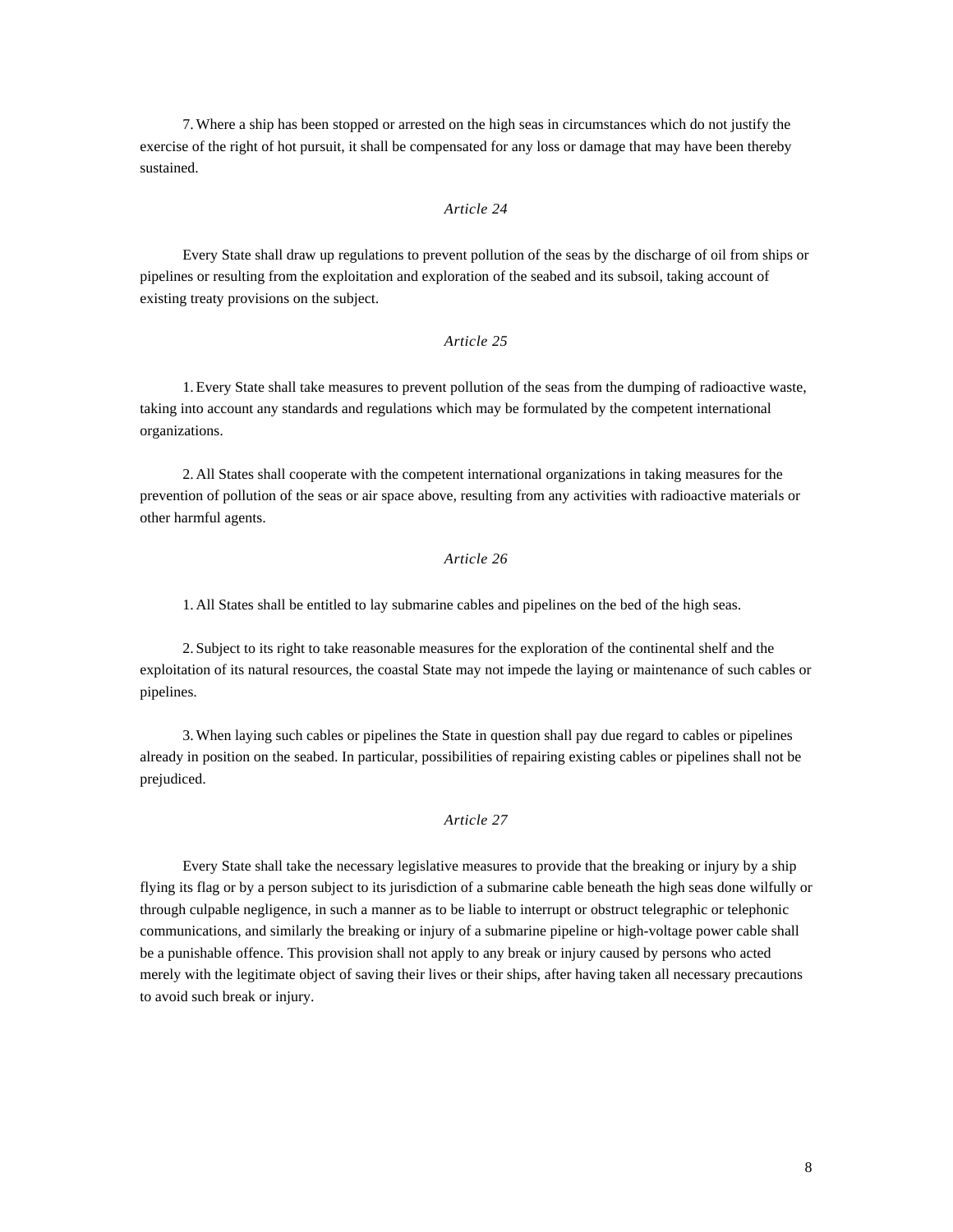Every State shall take the necessary legislative measures to provide that, if persons subject to its jurisdiction who are the owners of a cable or pipeline beneath the high seas, in laying or repairing that cable or pipeline, cause a break in or injury to another cable or pipeline, they shall bear the cost of the repairs.

#### *Article 29*

Every State shall take the necessary legislative measures to ensure that the owners of ships who can prove that they have sacrificed an anchor, a net or any other fishing gear, in order to avoid injuring a submarine cable or pipeline, shall be indemnified by the owner of the cable or pipeline, provided that the owner of the ship has taken all reasonable precautionary measures beforehand.

#### *Article 30*

The provisions of this Convention shall not affect conventions or other international agreements already in force, as between States Parties to them.

## *Article 31*

This Convention shall, until 31 October 1958, be open for signature by all States Members of the United Nations or of any of the specialized agencies, and by any other State invited by the General Assembly of the United Nations to become a Party to the Convention.

## *Article 32*

This Convention is subject to ratification. The instruments of ratification shall be deposited with the Secretary-General of the United Nations.

# *Article 33*

This Convention shall be open for accession by any States belonging to any of the categories mentioned in article 31. The instruments of accession shall be deposited with the Secretary-General of the United Nations.

*Article 34* 

1. This Convention shall come into force on the thirtieth day following the date of deposit of the twentysecond instrument of ratification or accession with the Secretary-General of the United Nations.

2. For each State ratifying or acceding to the Convention after the deposit of the twenty-second instrument of ratification or accession, the Convention shall enter into force on the thirtieth day after deposit by such State of its instrument of ratification or accession.